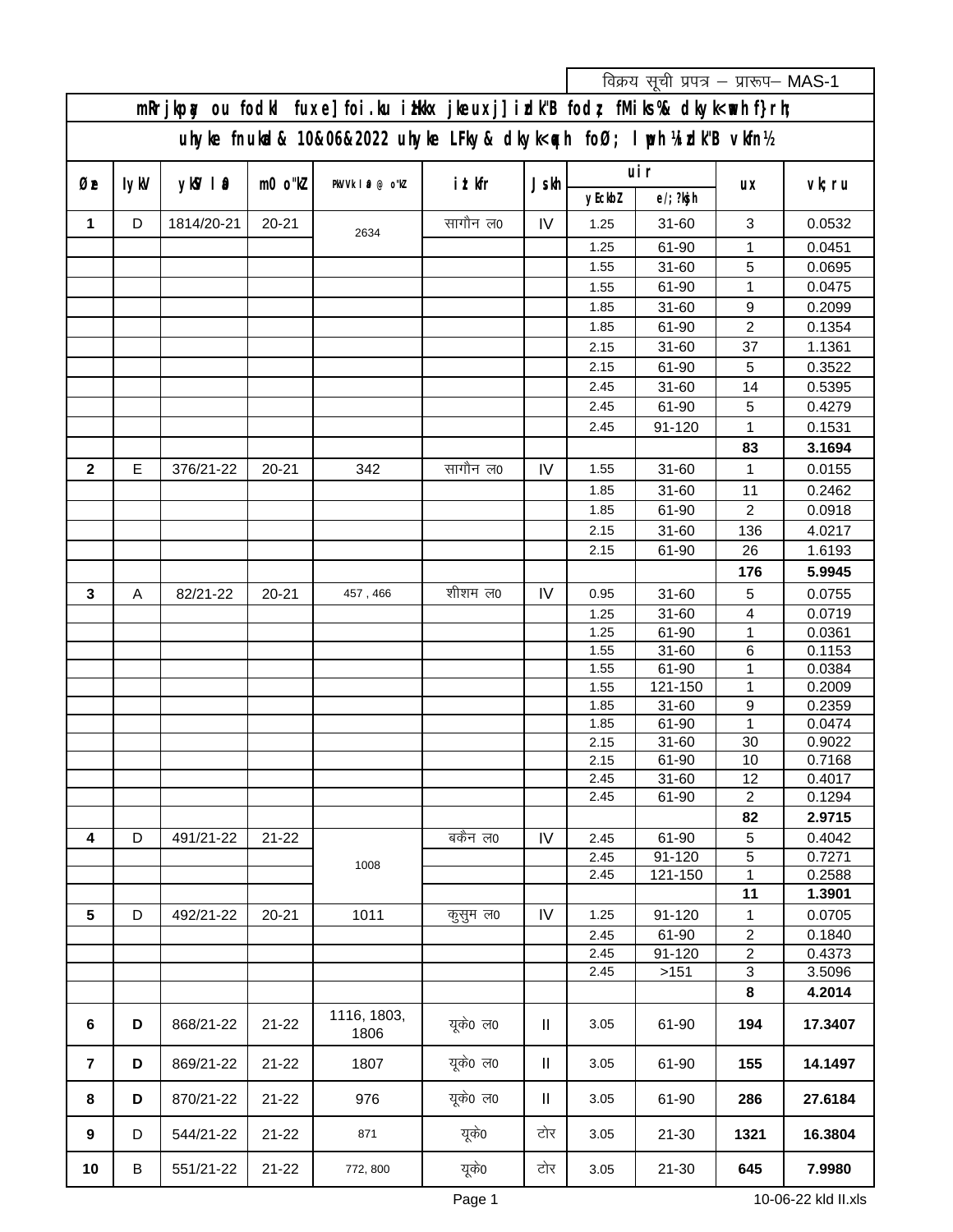| Øe | lykV                      | $ykW$   $\Omega$ | m0 o"kl   | PkVVk   0 @ o"kl | ittkfr   | $Js$ <sub>kh</sub>         | uir       |               | <b>UX</b>               | vk; ru  |
|----|---------------------------|------------------|-----------|------------------|----------|----------------------------|-----------|---------------|-------------------------|---------|
|    |                           |                  |           |                  |          |                            | yEckbl    | $e$ /; ?ksj h |                         |         |
| 11 | D                         | 547/21-22        | $21 - 22$ | 892, 895         | यूके0    | टोर                        | 3.05      | $21 - 30$     | 1012                    | 12.5488 |
| 12 | E                         | 732/21-22        | $21 - 22$ | 376, 377         | यूके0 ल0 | $\mathop{\rm II}\nolimits$ | 3.05      | $31 - 60$     | 1                       | 0.0305  |
|    |                           |                  |           |                  |          |                            | 3.05      | 61-90         | $\overline{\mathbf{4}}$ | 0.4851  |
|    |                           |                  |           |                  |          |                            |           |               | 5                       | 0.5156  |
|    |                           |                  |           |                  |          |                            |           |               |                         |         |
| 13 | A                         | 966/21-22        | $21 - 22$ | 1,205            | सागौन ल0 | IV                         | 1.55      | $31 - 60$     | $\mathbf 1$             | 0.0155  |
|    |                           |                  |           |                  |          |                            | 1.85      | $31 - 60$     | 6                       | 0.1248  |
|    |                           |                  |           |                  |          |                            | 2.15      | $31 - 60$     | 13                      | 0.2731  |
|    |                           |                  |           |                  |          |                            | 2.45      | $31 - 60$     | 107                     | 3.4666  |
|    |                           |                  |           |                  |          |                            | 2.45      | 61-90         | 24                      | 1.6788  |
|    |                           |                  |           |                  |          |                            |           |               | 151                     | 5.5588  |
| 14 | $\boldsymbol{\mathsf{A}}$ | 967/21-22        | $21 - 22$ | 1,207            | सागौन ल0 | IV                         | 1.85      | $21 - 30$     | $\overline{4}$          | 0.0363  |
|    |                           |                  |           |                  |          |                            | 2.15      | $21 - 30$     | $9\,$                   | 0.0946  |
|    |                           |                  |           |                  |          |                            | 2.45      | $21 - 30$     | 10                      | 0.1174  |
|    |                           |                  |           |                  |          |                            |           |               | 23                      | 0.2483  |
| 15 | E                         | 1015/21-22       | $21 - 22$ | 1737             | सीरस ल0  | B                          | 1.25-2.45 | $31 - up$     | 45                      | 5.3544  |
| 16 | E                         | 1017/21-22       | $21 - 22$ | 1719             | शीशम ल0  | IV                         | 1.25      | $31 - 60$     | 1                       | 0.0113  |
| 17 | A                         | 805/21-22        | $21 - 22$ | 577              | शीशम ल0  | III                        | 2.45      | 61-90         | 15                      | 1.5587  |
|    |                           |                  |           |                  |          |                            | 2.45      | 91-120        | 43                      | 7.2257  |
|    |                           |                  |           |                  |          |                            | 2.45      | 121-150       | 12                      | 3.1662  |
|    |                           |                  |           |                  |          |                            | 2.45      | 151-up        | $\mathbf 1$             | 0.4169  |
|    |                           |                  |           |                  |          |                            |           |               | 71                      | 12.3675 |
| 18 | A                         | 808/21-22        | $21 - 22$ | 576              | कन्जूल0  | B                          | 2.15-2.45 | 31-90         | 106                     | 6.3468  |

| A       | श्री गिरीश चन्द्र पन्त  |  |
|---------|-------------------------|--|
| B       | श्री मोहन नाथ गोस्वामी  |  |
| $D + F$ | श्री प्रकाश चन्द्र जोशी |  |
| E.      | श्री जीवनानन्द पनेरू    |  |

(नागेन्द्र सिंह बिष्ट) डिपो अधिकारी कालाढुंगी द्वितीय डिपो

| Account No.        | <b>Account Name</b> | <b>Bank Name</b> | I.F.S.C. Code              | Type of Tranction                                                                                                                                                                                                              |  |
|--------------------|---------------------|------------------|----------------------------|--------------------------------------------------------------------------------------------------------------------------------------------------------------------------------------------------------------------------------|--|
| A/c-09810200000420 | M.D.U.A.F.D.C       | Bank of Baroda   | <b>BARBORAMNAI</b>         | Sale Price                                                                                                                                                                                                                     |  |
|                    |                     | Ramnagar         | Fifth character is<br>Zero |                                                                                                                                                                                                                                |  |
|                    |                     |                  |                            |                                                                                                                                                                                                                                |  |
|                    |                     |                  | <b>FOO OUL</b>             | The contract of the contract of the contract of the contract of the contract of the contract of the contract of the contract of the contract of the contract of the contract of the contract of the contract of the contract o |  |

| Account No.        | <b>Account Name</b> | <b>Bank Name</b> | I.F.S.C. Code              | Type of Tranction             |  |
|--------------------|---------------------|------------------|----------------------------|-------------------------------|--|
| A/c-09810200000250 | D.M.M.U.A.F.D.C     | Bank of Baroda   | <b>BARBORAMNAI</b>         | Security & Balance Tax Amount |  |
|                    |                     | Ramnagar         | Fifth character is<br>Zero |                               |  |